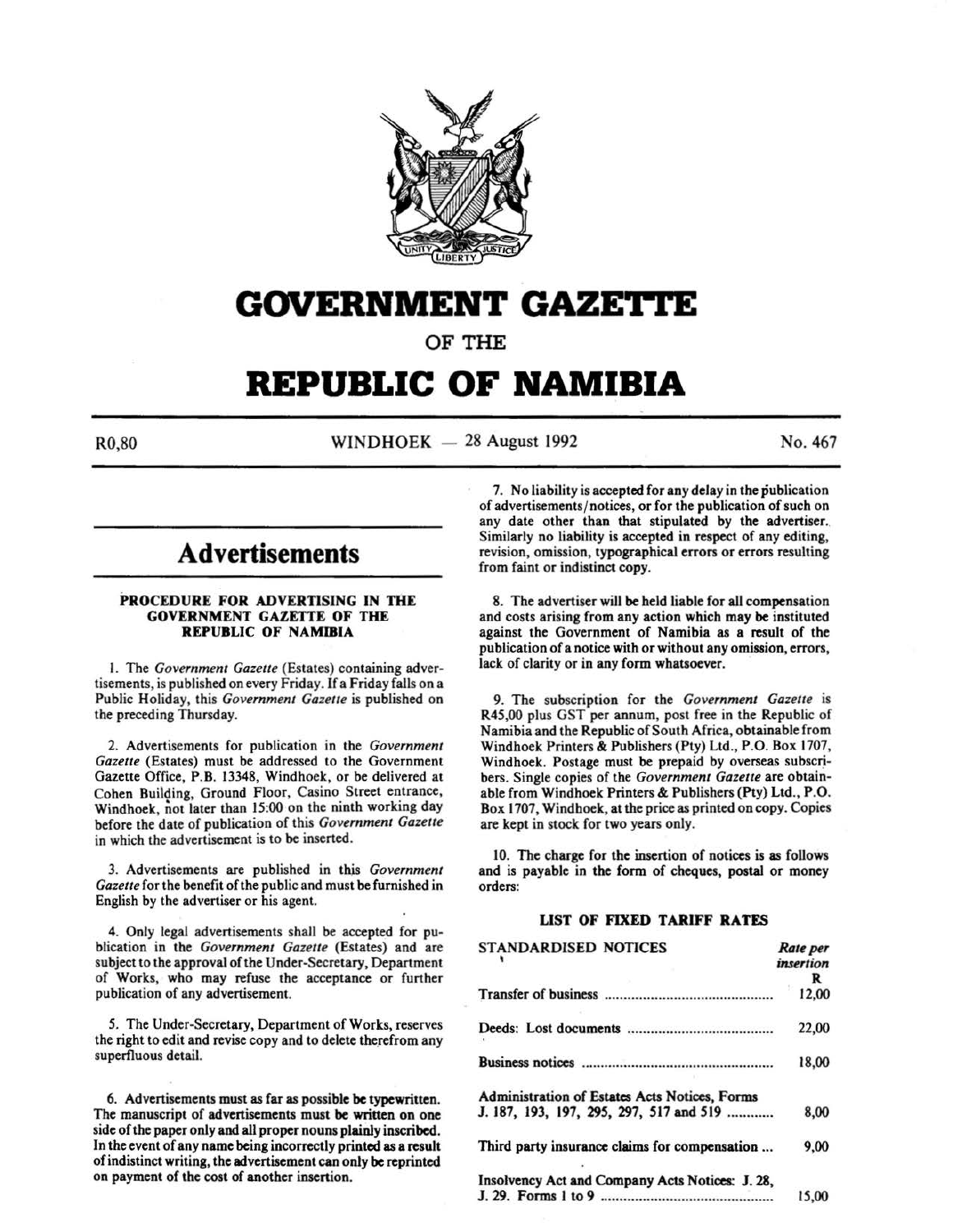| $J.B.$ - Forms 2 and $6$ - additional statements<br>according to word count table, added to the basic                                                 |        | T              |
|-------------------------------------------------------------------------------------------------------------------------------------------------------|--------|----------------|
| traffic.                                                                                                                                              |        | L              |
| Change of name (two insertions)                                                                                                                       | 108,00 | S.             |
| Naturalisation notices (including a reprint for the                                                                                                   | 8,00   | S              |
| Unclaimed moneys - only in the Government<br>Gazette, closing date 15 January (per entry of                                                           |        | P<br>U<br>71   |
|                                                                                                                                                       | 3,00   | $\overline{2}$ |
|                                                                                                                                                       | 18,00  | O              |
|                                                                                                                                                       | 8,00   | P<br>ti        |
| <b>NON-STANDARDISED NOTICES</b>                                                                                                                       |        | R<br>C)        |
| Company notices:                                                                                                                                      | R      | J<br>a.        |
|                                                                                                                                                       |        | Е              |
| Short notices: Meetings, resolutions, offers of<br>compromise, conversions of companies, voluntary<br>windings-up, et.: closing of members' registers |        | S              |
| for transfer and/or declarations of dividends                                                                                                         | 40,00  | tl             |
| Declaration of dividends with profit statements,                                                                                                      | 90,00  | оí<br>C        |
| Long notices: Transfers, changes in respect of<br>shares or capital, redemptions, resolutions, volun-                                                 | 120,00 | is<br>π<br>V   |

|                                                                                   | 40,00                      |
|-----------------------------------------------------------------------------------|----------------------------|
| Liquidators' and other appointees' notices                                        | 25,00                      |
| SALES IN EXECUTION AND OTHER PUBLIC SALES:                                        |                            |
|                                                                                   | 65,00                      |
| Public auctions, sales and tenders:                                               | 22,00<br>$-54.00$<br>82,00 |
| ORDERS OF THE COURT:<br>Provisional and final liquidations or sequestra-<br>tions | 50,00                      |
| Reduction or change in capital mergers, offers of                                 | 120,00                     |
| Judical managements, curator bonis and similar                                    | 120,00<br>15,00            |
| Supersession and discharge of petitions (J. 158)                                  | 15,00                      |

11. The charge for the insertion of advertisements other han the notices mentioned in paragraph 10 is at the rate f R3,00 per cm double column. (Fractions of a cm must be alculated as a cm).

12. No advertisements shall be inserted unless the charge prepaid. Cheques, drafts, postal or money orders must be nade payable to the Under-Secretary, Department of Works, Private Bag 13348, Windhoek.

#### FORM J 187

#### LIQUIDATION AND DISTRIBUTION ACCOUNTS IN DECEASED ESTATES LYING FOR INSPECTION

In terms of section 35(5) of Act 66 of 1965, notice is hereby given that copies of the liquidation and distribution accounts (first and final, *unless otherwise stated)* in the estates specified below will be open for the inspection of all persons interested therein for a period of 21 days (or shorter or longer if *specially stated)* from the date specified or from the date of publication hereof, whichever may be the later, and at the offices of the Master and Magistrates as stated.

Should no objection thereto be lodged with the Master concerned during the specified period, the executors will proceed to make payments in accordance with the accounts.

34 7/92 VAN NELL Anna Maria, 150819 08 0009 0, Liideritz. Liideritz, Windhoek. Standard Bank Namibia Ltd., (Registered Bank), Trustee Branch, P.O. Box 2164, Windhoek.

218/92 VISAGIE Johannes Jacobus, 320711 01 0016 5, Tsumeb. Tsumeb, Windhoek. Standard Bank Namibia Ltd., (Registered Bank), Trustee Branch, P.O. Box 2164, Windhoek.

7/1/2-87/92 NICODEMUS Abesai Hilifauali, 231017 11 0003 0. Unknown. Windhoek. Mr. K. Nieft,  $c/\sigma$ Keller & Neuhaus Trust Co. (Pty) Ltd., P.O. Box 156, Windhoek.

365/92 ERASTUS Shiweda, 610103 II 0024 7, Ongego Ukwanyama. Windhoek. Mr. K. Nieft, c/o Keller & Neuhaus Trust Co. (Pty) Ltd., P.O. Box 156, Windhoek.

125/92 SCHMIDT Heinrich Erich Christoph, 111112 01 0010 7, Windhoek. Windhoek. Mr. Klaus Nieft, Agent for the Executrix,  $c/o$  Keller & Neuhaus Trust Co. (Pty) Ltd., P.O. Box 156, Windhoek.

317/92 MILLER MariaMargaretha, 160824 00 0200 5, Windhoek. John Andrew James Miller. Windhoek, Windhoek. Bank Windhoek Ltd., (Estate and Trust Department), P.O. Box 15, Windhoek.

45/92 BRUSSEL Jan Johannes Stephanus, 371003 08 0007 7, Windhoek. Dinah Johanna Brussel, 380629 08 0008 6. Windhoek. Bank Windhoek Ltd., (Estate and Trust Department), P.O. Box 15, Windhoek.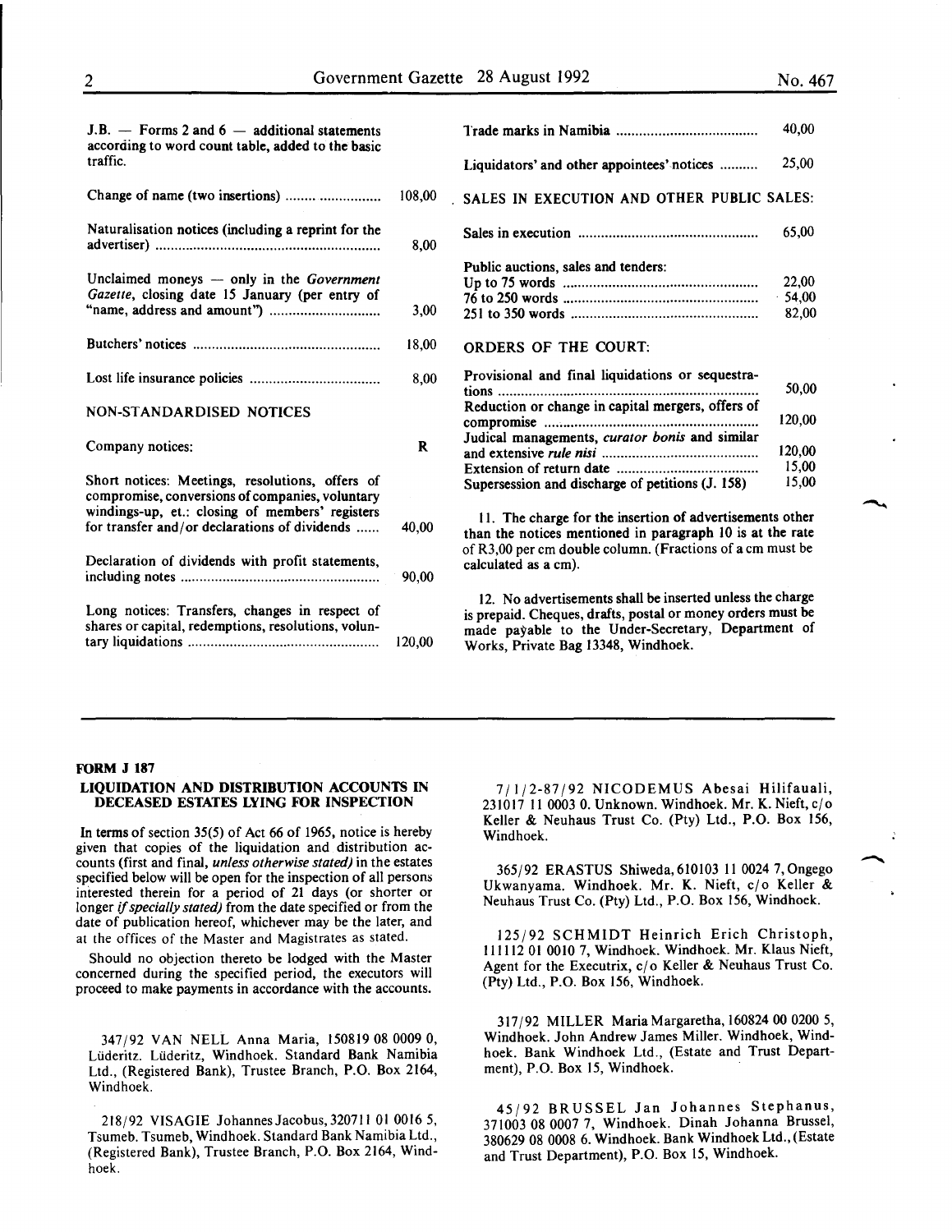404/91 DEYERS William, 270513 08 0009 9, Erf4701, Plaatjies Street, Khomasdal, Windhoek. Windhoek, Windhoek. P.O. Box 2607, 250 Independence Avenue, Southern Estate House, Windhoek.

114/92 STEIN Erich Helmut, 240AII 01 0009 7, No. 18 Hoepfner· Street, P.O. Box 361, Windhoek. Windhoek. C.M.P. Stein (Executrix), c/o Engling, Stritter & Partners, P.O. Box 43, Windhoek.

272/91 CLOETE Joseph, 600511 08 0014 9, Erf 464, Okuryangava, Katutura, Windhoek. Medeleane Cloete (nee Orlam), 19 April 1965, 650419 02 0026 8. Amended First and Final Liquidation and Distribution. Windhoek. H.G. Theron, Van Wyngaardt, Kock, Van der Westhuizen, Du Toit & Partners, P.O. Box 3146, Mezzanine Floor, Metje-Behnsen Building, 277 Independence Avenue, Windhoek.

239/92 KROGER Walter Edmund Martin, 110709 01 0007 I, No. 21 Waterbank Street, Swakopmund. Swakopmund, Windhoek. E.G.E. Kaschik, Executor Testamentary, P.O. Box 7, Windhoek.

225/92 ROSSLER Kurt, 201021 01 0020 I, Windhoek. Windhoek. Mr. Klaus Nieft, Executor, c/o Keller & Neuhaus Trust Co. (Pty) Ltd., P.O. Box 156, Windhoek.

7/1/2-86/92 KATJIVENA Gerson, 2411145060379, Outjo. Windeline Katjivena. Outjo, Windhoek. Windeline Katjiven, P.O. Box 61249, Katutura.

#### **FORM J 193**

#### **NOTICE TO CREDITORS IN DECEASED ESTATES**

All persons having claims against the estates mentioned below are hereby called upon to lodge their claims with the executors concerned, whithin 30 days (or otherwise as indicated) calculated from the date of publication hereof. The information is given in the following order: Estate number, surname and christian names, date of birth, identity num ber, last address, date of death; surviving spouse's names, surname, date of birth and identity number; name and address of executor or authorised agent, period allowed for lodgement of *claims* if *other than 30 days.* 

PFEIFER Maria Charlotte, Windhoek, 24 January 1915, 150124 01 0003 8, Swakopmund, 7 July 1992. Standard Bank Namibia Ltd., (Registered Bank), Trustee Branch, P.O. Box 2164, Windhoek.

REVINGTON Leonora Valerie, Windhoek, II June 1892, 920611 01 0001 2, Swakopmund, I August 1992. Standard Bank Namibia Ltd., (Registered Bank), Trustee Branch, P.O. Box 2164, Windhoek.

348/92 CRONJE Johannes Jurgens, Windhoek, 16 January 1925, 250116 01 0004 9, Gochas, 17 July 1992. Anna Louisa Cronje. First National Trust, P.O. Box 448, Windhoek.

137/92 ERASMUS Danie!Jacobus, Windhoek, 4 April 1946, 460404 50 6608 6, Oranjemund, 15 February 1992. Maria Petronella Adriana Erasmus. First National Trust, P.O. Box 448, Windhoek.

357/92 SWARTS Jacobus Francois, Windhoek, 13 March 1911, 110313 01 0006 2, Windhoek, 15July 1992. Bank Windhoek Ltd., (Estate and Trust Department), P.O. Box 15, Windhoek.

VENTER Leonardus, Windhoek, 29 July 1935, 350729 01 0011 7, Windhoek, 26 July 1992. Aletta Maria Venter, 9 March 1940, 400309 01 0018 3. Bank Windhoek Ltd., (Estate and Trust Department), P.O. Box 15, Windhoek.

SCHRADER Cornelius Johannes, Windhoek, 4 January 1931, 310104 01 0022 9, Farm Themaat, District Mariental, 19 July 1992. Bank Windhoek Ltd., (Estate and Trust Department), P.O. Box 15, Windhoek.

394/91 STUIBLE Till Heiner Eike, Windhoek, 3 January 1941, No. 8 Röder Street, 6200, Wiesbaden, Germany, 8 August 1990. C-H. Scriba, c/o Engling, Stritter & Partners, P.O. Box 43, Windhoek.

395/91 STUIBLE Knut Erich, Windhoek, 7 June 1938, Zirkelschmied Gasse No. 9, 8500, Niirnberg, Germany, 1 December 1986. C-H. Scriba,  $c/o$  Engling, Stritter & Partners, P.O. Box 43, Windhoek.

285/92 VISAGIE Cornelius, Windhoek, 25 December 1937,371225 08 0033 I, P.O. Box 3050, Rehoboth, 20 April 1992. Mr. K. Nieft, cj o Keller & Neuhaus Trust Co. (Pty) Ltd., P.O. Box 156, Windhoek.

333/92 SELZER Hans, Windhoek, I February 1924, 240201 01 0004 3, No. Ill Jordaan Street, P.O. Box 1085, Windhoek, 6 July 1992. Ruth M. Selzer, P.O. Box 2170, Windhoek.

VAN BILJON Hans Dieter, Windhoek, 16 June 1923, 230616 01 0007 5, No. 43 Lazarette Street, Swakopmund, 24 June 1992. Swanepoel & Kinghorn, SWABS Building, Post Street, P.O. Box 1455, Swakopmund.

185/92 KÖSTNER (born Ungerer) Ute Carola, Windhoek, 4 August 1942, 231 Oleander, St. Andrew's Garden Villas, St. John's Road, Senderwood, Bedfordview, 29 September 1991. Hartmut Ernst Köstner. Swanepoel & Kinghorn, P.O. Box 1455, Swakopmund.

351/92 VON STRYK (born Seiler-Minnemann) Anna, Windhoek, 18 July 1910, 100718 01 0008 I, Erf No. 2795, Swakopmund, II July 1992. Vander Westhuizen & Greeff, Executors, P.O. Box 47, Otjiwarongo.

189/92 WASSERFALL Johan Daniel Etzak Grimbeek, Windhoek, 3 March 1915, 150303 01 0011 1, 1ste Laan, Karasburg, District Karasburg, 12 April 1992. Aletta Susannah Francina Wasserfall (born Mostert), 12 April 1915, 150412 01 0008 3. J.M. Wasserfall, c/o Rissik & Cox, lOde Laan, P.O. Box 8, Karasburg.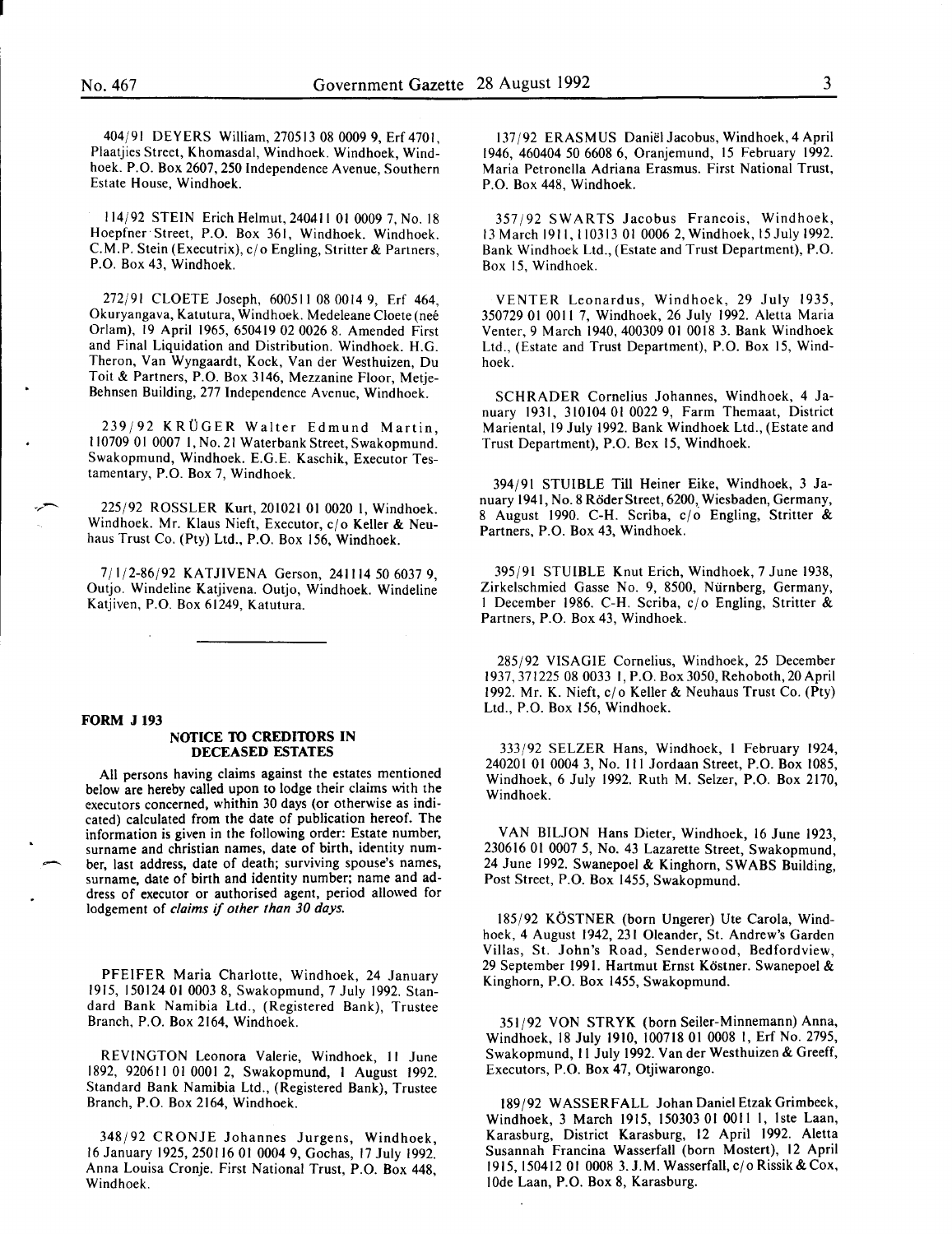SCHENK Barbara, Windhoek, 25 January 1901, 010525 00 0800 7, Swakopmund, 23 July 1992. Standard Bank Namibia Ltd., (Registered Bank), Trustee Branch, P.O. Box 2164, Windhoek.

#### FORM J 28

#### ESTATES OR COMPANIES SEQUESTRATED OR WOUND UP PROVISIONALLY

Pursuant to section 17(4) of the Insolvency Act, 1936, and section 356(1) of the Companies Act, 1973, notice is hereby given by the Master of the Supreme Court that the estates or companies mentioned below have been sequestrated or wound up provisionally by order of the said Court.

The particulars are given in the following order: Number of estate or company/name and address of estate or company/ date upon which and division of Court by which order made and upon the application of whom.

W14/92 Hermanus Gideon Marthinus van Zyl. 18 August 1992. High Court of Namibia, Bernard Christian du Plessis.

#### TRANSFER OF LICENCE

BE PLEASED TO TAKE NOTICE that application will be made after 14 (FOURTEEN) days after publication of this Notice at the Magistrate's Office at Keetmanshoop, for the transfer of the General Dealer's Licence held by WALTER BOBBY NAMASEB who traded under the name and style of KEETMANSHOOP STOFFEER-DERS on Erf 538 and 539, Keetmanshoop, to SELMA NJEMBO, who will carry on business for her own account under the same name and address.

This publication shall also serve as Notice being given in terms of Section 34 of the Insolvency Act No. 24 of 1936.

DATED at KEETMANSHOOP this 30th day of July 1992.

LENTIN, BOTMA & VAN DEN HEEVER ATTORNEYS FOR THE PARTIES SWABS Building Fenchel Street Keetmanshoop

#### NOTICE OF TRANSFER OF BUSINESS

Please note that application will be rendered after publication of this notice to the "Commercial Court" of Windhoek for the transfer of the General Dealer, Restaurant, (home baking and home-made goods, restricted to serving of coffee and home baking), presently held by D.D. VAN VUUREN, trading as SUIKERBEKKIE at Plot 5486, Omuramba Road, Windhoek, to F.J. VAN ZYL, who will continue trading as SUIKERBEKKIE on the same premises.

F.J. VAN ZYL P.O. Box 8563 Bachbrecht Windhoek

#### TRANSFER OF LICENCE

BE PLEASED TO TAKE NOTICE that application will be made after 14 (FOURTEEN) days after publication of this notice at the Licensing Court for the transfer of the General Dealer Licence held by JAQUES F. HUGO who traded under the name and style of J.K. STORE on Erf 182, Keetmanshoop, to DAWID ANDRIES REYNEKE who will carry on business for his own account under the same name and style.

DATED at KEETMANSHOOP on this 30th day of July 1992.

RISSIK, COX & PROBART A TIORNEYS FOR APPLICANT Fifth Avenue P.O. Box 90 Keetmanshoop

#### TRANSFER OF TRADING LICENCE

BE PLEASED TO TAKE NOTICE that application will be made after 14 (FOURTEEN) days after publication of this notice at the Licensing Court for the transfer of the Butcher Licence held by ALLEN FRANS PEARSON who traded under the name and style of NICO SLAG-HUIS on Erf 581, Tseiblaagte, to LOUIS PHILLIP DE SCANDE who will carry on business for his own account under the same name and style.

DATED at KEETMANSHOOP on this 30th day of July 1992.

RISSIK, COX & PROBART ATTORNEYS FOR APPLICANT Fifth Avenue P.O. Box 90 Keetmanshoop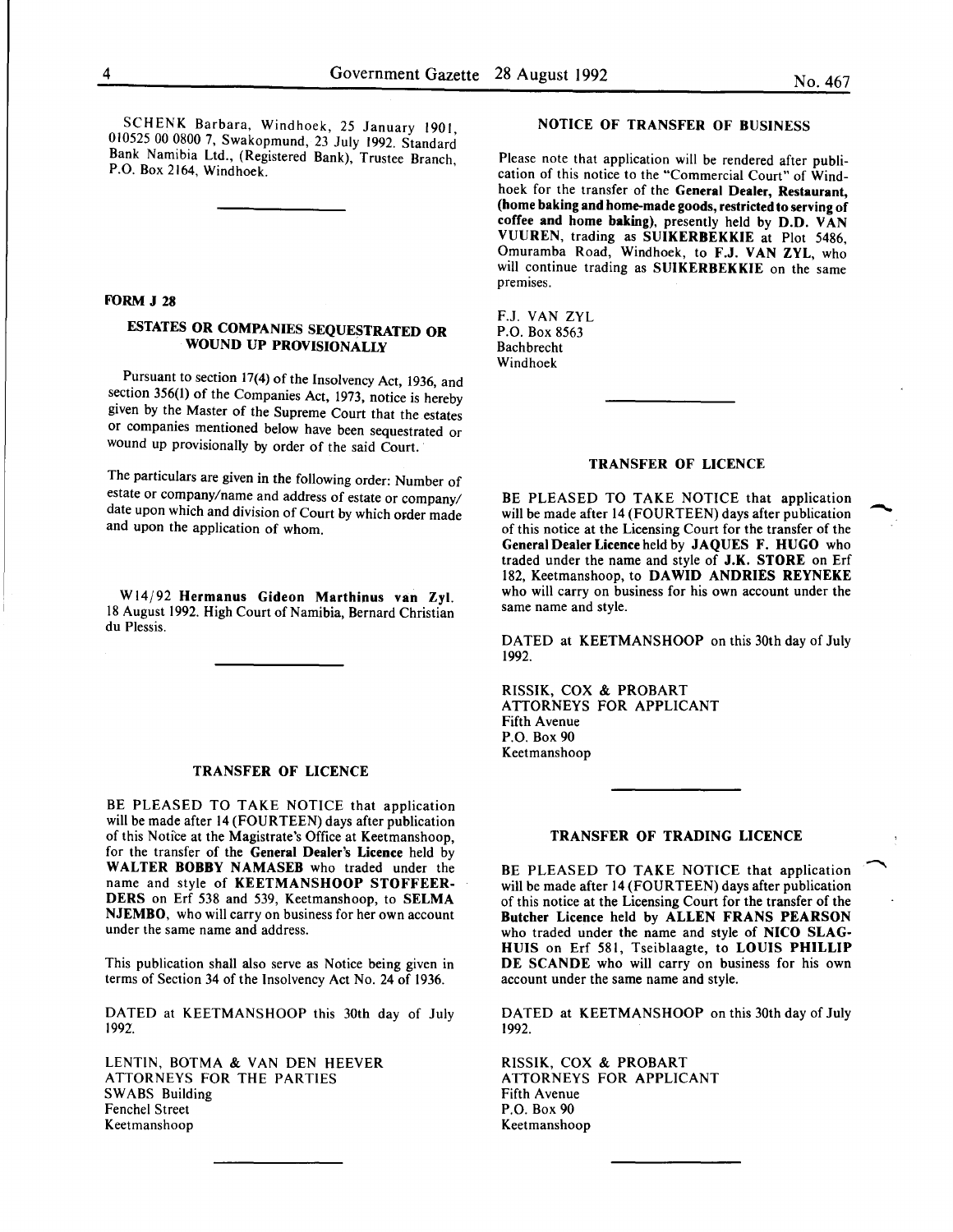#### IN THE HIGH COURT OF NAMIBIA

In the matter between:

| <b>FIRST NATIONAL BANK</b>   |           |
|------------------------------|-----------|
| OF NAMIBIA                   | Plaintiff |
| and                          |           |
| <b>ISAK JACOBUS JOHANNES</b> |           |
| <b>CLOETE</b>                | Defendant |

#### NOTICE OF SALE IN EXECUTION

Pursuant to a Judgement of the above Honourable Court granted on 2 August 1991, the following immovable property will be sold by the Deputy Sheriff of the District of Rehoboth on Friday, the 18th day of September 1992, at 10:00, in front of the Magistrate's Court, Rehoboth.

| 1. CERTAIN | Portion 34 of the Farm Rehoboth |
|------------|---------------------------------|
|            | Townlands No. 302:              |
|            |                                 |

- MEASURING 199,9836 Hectare;
- 2. CERTAIN Farm Arbeidsgenot No. 894;
	- MEASURING 3854,4077 Hectare;
	- SITUATE All situate in Rehoboth.

Prospective buyers are specifically warned to satisfy themselves in regard to any improvements which may exist on the property, as such improvements cannot be described here more fully.

Take further notice that the "Conditions of Sale-in-Execution" will lie for inspection at the office of the Deputy Sheriff at Rehoboth and at the Head Office of Plaintiff at Windhoek and Plaintiffs Attorneys, Fisher, Quarmby & Pfeifer, at Windhoek.

DATED at WINDHOEK this 17th day of August 1992.

(Sgd.) E.H. PFEIFER FISHER, QUARMBY & PFEIFER ATTORNEYS FOR PLAINTIFF 108 SWABS Building Post Street Windhoek

#### IN THE HIGH COURT OF NAMIBIA

In the matter between:

SWA BUILDING SOCIETY and WILLEM PIENAAR

Defendant

Plaintiff

#### NOTICE OF SALE IN EXECUTION

Pursuant to a Judgement of the above Honourable Court granted on the 15th day of February 1992, the following immovable property will be sold without reserve and "voetstoots" by the Deputy Sheriff of the District of Windhoek on Thursday, the 17th day of September 1992, at 10:00, at Erf No. 8599, Pinning Street, (a Portion of Erf No. 7092), Katutura Township, (Extension No. 9), Windhoek.

| <b>CERTAIN</b> | Erf No. 8599, (a Portion of Erf No.<br>7092), Katutura Township, (Exten-<br>sion $No. 9$ : |
|----------------|--------------------------------------------------------------------------------------------|
| <b>SITUATE</b> | In the Municipality of Windhoek<br>Registration Division "K".                              |

The "Conditions of Sale-in-Execution "will lie for inspection at the office of the Deputy Sheriff at Windhoek and at the Head Office of Plaintiff at Windhoek and Plaintiffs Attorneys, Fisher, Quarmby & Pfeifer, at the undermentioned address.

DATED at WINDHOEK this 17th day of August 1992.

(Sgd.) E.H. PFEIFER FISHER, QUARMBY & PFEIFER ATTORNEYS FOR PLAINTIFF 108 SWABS Building Post Street Windhoek

#### IN THE MAGISTRATE'S COURT FOR THE DISTRICT OF TSUMEB

HELD AT TSUMEB CASE NO.: 271/91

In the matter between:

| <b>TSUMER CORPORATION LIMITED</b> | Judgement<br>Creditor |
|-----------------------------------|-----------------------|
| and                               |                       |
| M. HANGULA                        | Judgement<br>Debtor   |

#### NOTICE OF SALE IN EXECUTION

Notice is hereby given that a Sale in Execution will be held by the Messenger of the Court at the Magistrate's Office, Tsumeb, at 10:00, on Friday the 11th day of September 1992 of the following goods:

I K.I.C. Tape-deck 2 Speakers.

TERMS: "Voetstoots" and in cash to the highest bidder.

(Sgd.) J.J. GERTENBACH GERTENBACH & CO. PLAINTIFF'S ATTORNEY Main Street P.O. Box 259 Tsumeb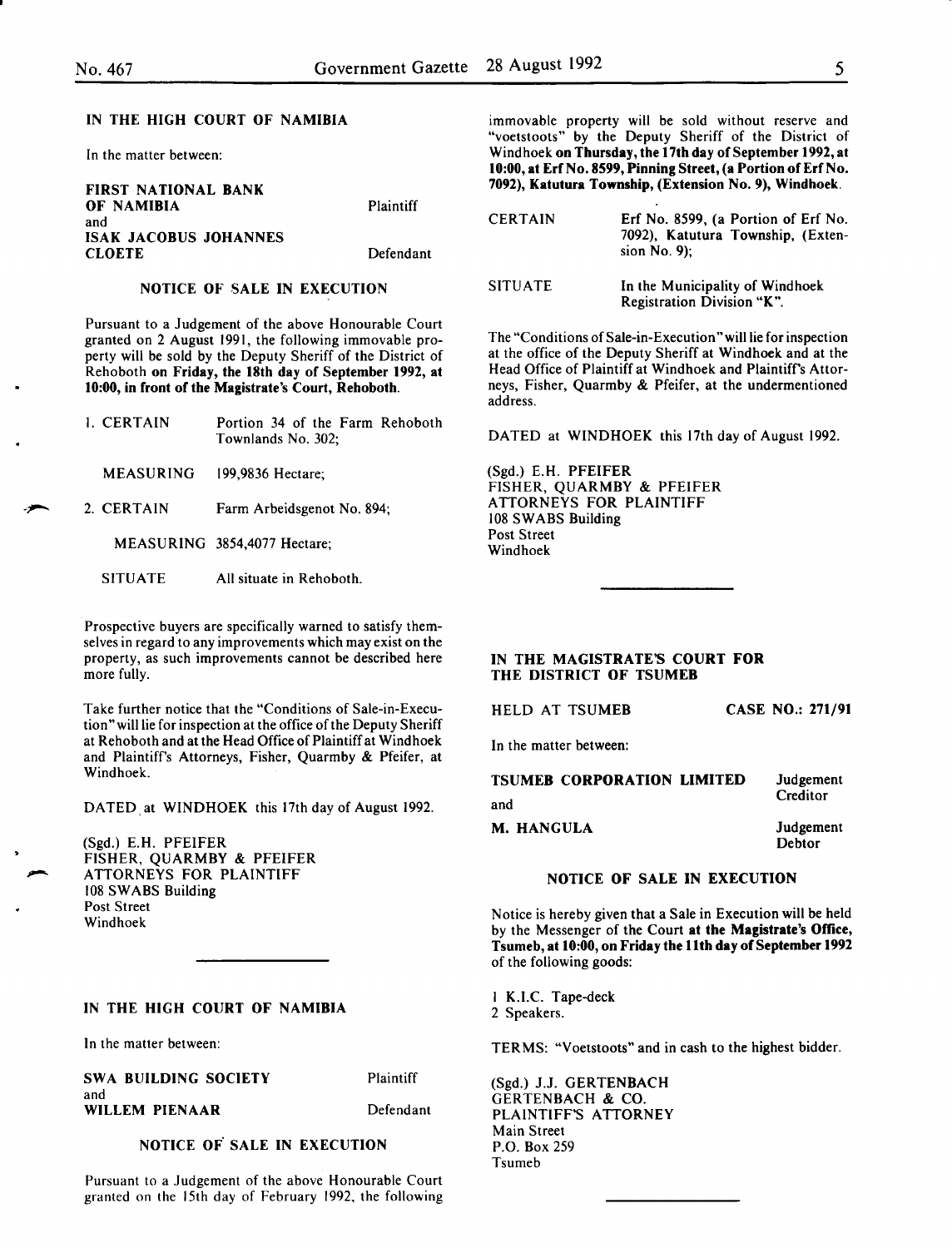#### IN THE MAGISTRATE'S COURT FOR THE DISTRICT OF OWAMBO

HELD AT ONDANGWA CASE NO.: 471/91

In the matter between:

| DONAAR GIFTS (PTY) LTD.      | Judgement           |
|------------------------------|---------------------|
| and                          | Creditor            |
| <b>OSHILEMBA SUPERMARKET</b> | Judgement<br>Dehtor |

### NOTICE OF SALE IN EXECUTION

Notice is hereby given that a Sale in Execution will be held by the Messenger of the Court at the Police Station, Oshakati, at 10:00 on Tuesday the 3rd day of September 1992, of the following goods:

I Office Table

- 3 Chairs
- I Office Cabinet
- I Office Table Sorter.

TERMS: "Voetstoots" and in cash to the highest bidder.

(Sgd.) J.J. GERTENBACH GERTENBACH & CO. PLAINTIFF'S ATTORNEY Main Street P.O. Box 259 Tsumeb

#### IN THE MAGISTRATE'S COURT FOR THE DISTRICT OF TSUMEB

HELD AT TSUMEB CASE NO.: 190/92

In the matter between:

#### BANKFIN FINANSIERINGSBANK

and

#### HENDRIK LOUIS HECKROODT **Judgement** Debtor

#### NOTICE OF SALE IN EXECUTION

Notice is hereby given that a Sale in Execution will be held by the Messenger of the Court at the Magistrate's Office, Tsumeb, at 10:00, on Friday the 28th day of August 1992 of the following goods:

I Second-hand Nissan Turbo Motor Car.

TERMS: "Voetstoots" and in cash to the highest bidder.

(Sgd.) J.J. GERTENBACH GERTENBACH & CO. PLAINTIFF'S ATTORNEY Main Street P.O. Box 259 Tsumeb

#### IN THE MAGISTRATE'S COURT FOR THE DISTRICT OF KEETMANSHOOP

HELD AT KEETMANSHOOP CASE NO.: 963/92

In the matter between:

| MULLER MOTOR SPARES | Plaintiff |
|---------------------|-----------|
| and                 |           |
| G.J.P. JOUBERT      | Defendant |

#### NOTICE OF SALE IN EXECUTION

Pursuant to a Judgement of the above Honourable Court granted on the 20th of July 1992, the following movable property will be sold by the Messenger of the Court for the district of Keetmanshoop on Friday, the 21st of August 1992, at 10:00, at the Magistrate's Court, Keetmanshoop.

I TV

- I Three-quarter bed
- I Three-quarter mattress
- I Deep-freezer
- I Radio (double deck)

CONDITIONS: Voetstoots. Strictly cash to the highest bidder.

DATED at KEETMANSHOOP on this 30th day of July 1992.

RISSIK, COX & PROBART ATTORNEYS FOR PLAINTIFF Fifth Avenue P.O. Box 90 Keetmanshoop

#### THE ALIENS AT, 1937 NOTICE OF INTENTION OF CHANGE OF SURNAME

I, FRIEDA ONESMUS, residing at Sauer Street, Windhoek West, and employed as a Library Assistant at the National Archives, intend applying to the Minister of Home Affairs for authority under section 9 of the Aliens Act, 1937, to assume the surname ENKALI for the reasons that ENKALI is my father's surname which I would like to use. ONESMUS is my uncle's surname.

I previously bore the names FRIEDA ONESMUS.

Any person who objects to my assumption of the said surname of ENKALI should as soon as may be lodge his/ her objections, in writing, with a statement of his/ her reasons therefor, with the Magistrate of Windhoek.

(Sgd.) F. ONESMUS Dated: II August 1992.

Judgement **Creditor**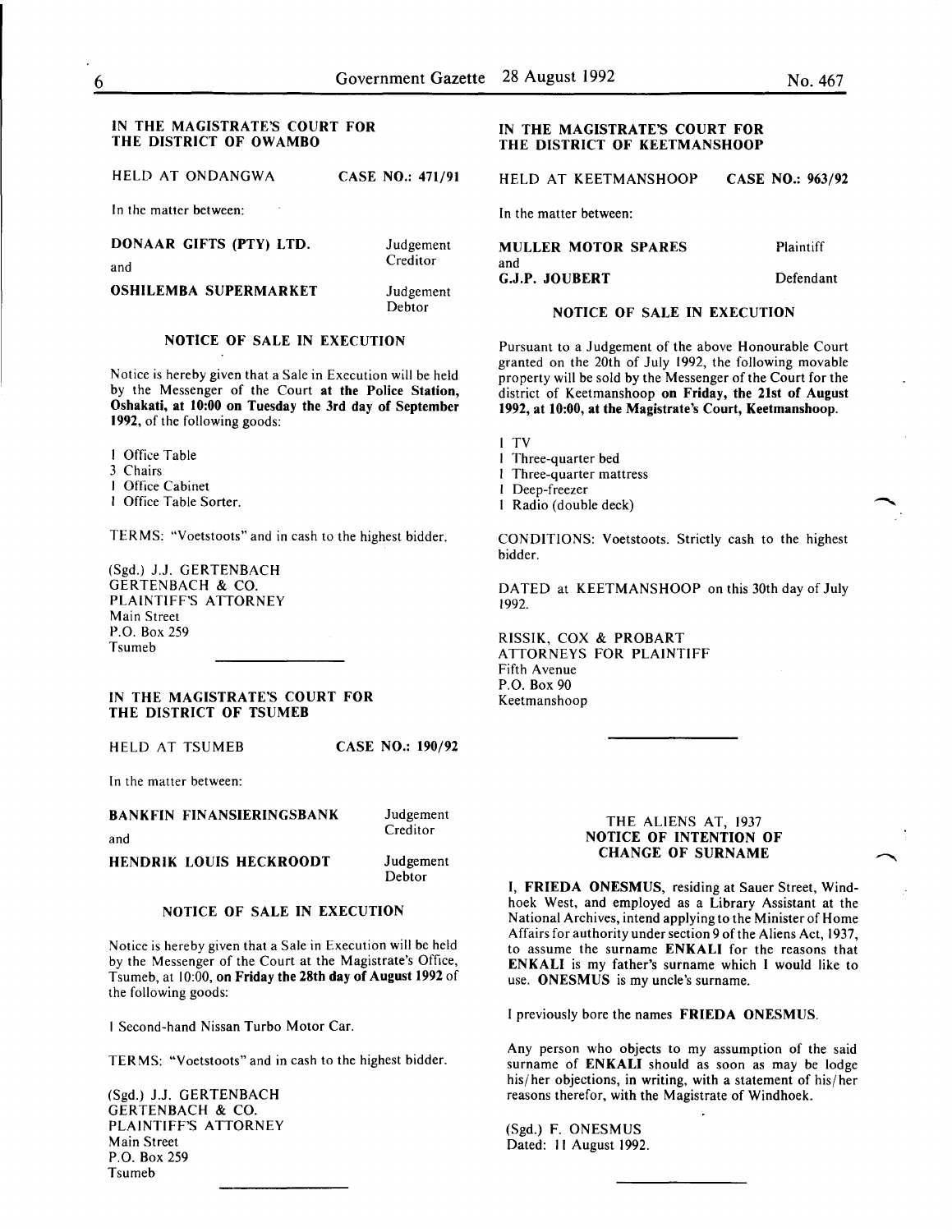#### THE ALIENS AT, 1937 NOTICE OF INTENTION OF CHANGE OF SURNAME

I, JOHANNES MARTIN KAPUKA, residing at Leopard Valley 8273, and employed as a Constable with Nampol, intend applying to the Minister of Home Affairs for authority under section 9 of the Aliens Act, 1937, to assume the surname SHUUVENI for the reasons that JOHANNES is my father's name and not surname.

I previously bore the names MARTIN KAPUKA JOHANNES.

Any person who objects to my assumption of the said surname of SHUUVENI should as soon as may be lodge his/her objections, in writing, with a statement of his/her reasons therefor, with the Magistrate of Windhoek.

(Sgd.) M.K. JOHANNES Dated: 17 August 1992.

#### THE ALIENS AT, 1937 NOTICE OF INTENTION OF CHANGE OF SURNAME

I, HAMUKWAYA TALITSHI LOINI, residing at Erf7598, Golgota, P.O. Box 7043, Katutura, and employed as a private secretary, intend applying to the Minister of Home Affairs for authority under section 9 of the Aliens Act, 1937, to assume the surname ABSALOM for the reasons that HAMUKWAYA is my father's nickname.

I previously bore the names TALITSHI LOINI HAMUKWAYA.

Any person who objects to my assumption of the said surname of **ABSALOM** should as soon as may be lodge his/her objections, in writing, with a statement of his/her reasons therefor, with the Magistrate of Windhoek.

(Sgd.) T.L. HAMUKWAYA Dated: I July 1992.

#### THE ALIENS AT, 1937 NOTICE OF INTENTION OF CHANGE OF SURNAME

I, PAULINA NGENDI KATIVA, residing at Ombili, Katutura and presently unemployed, intend applying to the Minister of Home Affairs for authority under section 9 of the Aliens Act, 1937, to assume the surname NDUMBA for the reasons that KATIVA is not my surname but that of the man who escorted me to the registration office.

I previously bore the names PAULINA MAMUTENYA KATIVA.

Any person who objects to my assumption of the said surname of NDUMBA should as soon as may be lodge his/her objections, in writing, with a statement of his/her reasons therefor, with the Magistrate of Windhoek.

(Sgd.) P.N. KATIVA P.O. Box 2700 Windhoek Dated: 7 August 1992.

#### THE ALIENS AT, 1937 NOTICE OF INTENTION OF CHANGE OF SURNAME

I, MWANYANGAPO JOSUA, residing at Oamites and employed as a soldier by the Ministry of Defence, intend applying to the Minister of Home Affairs for authority under section 9 of the Aliens Act, 1937, to assume the surname KLEOPAS for the reasons that MWAN-YANGAPO is not my surname, but my father's name.

I previously bore the names JOSUA MWANYANGAPO.

Any person who objects to my assumption of the said surname of KLEOPAS should as soon as may be lodge his/ her objections, in writing, with a statement of his/ her reasons therefor, with the Magistrate of Windhoek.

(Sgd.) J. MWANYANGAPO P.O. Box 3894 **Oamites** Dated: II August 1992.